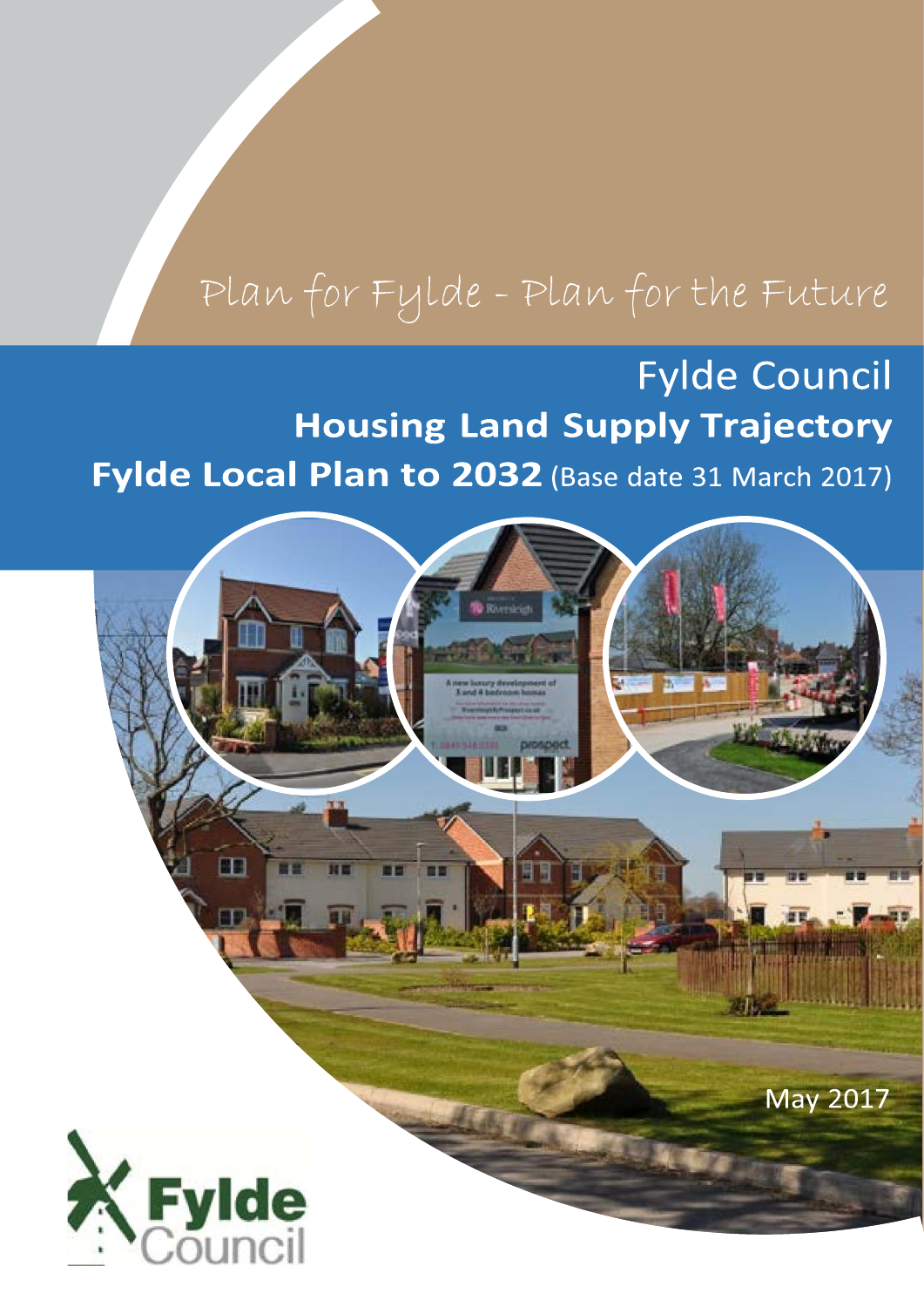| Queensway, St Annes                                 | HSS1            | 1A782                   | 08/0058 OL<br>13/0257 RM<br>15/400 FULL              |                 | 1150 | 1150 | $\overline{0}$ | $1150$ 1150 0  |                |                | $\overline{0}$ | $\overline{0}$ | $\overline{0}$ | $\Omega$       | $\overline{0}$ |                 |                 |                 |                 | 30 60 60 60 60  |                | 60 60 60 60 60    |                |                |                |                | 60 60 60 60 60 |                |                |                |                 | 870 280        |
|-----------------------------------------------------|-----------------|-------------------------|------------------------------------------------------|-----------------|------|------|----------------|----------------|----------------|----------------|----------------|----------------|----------------|----------------|----------------|-----------------|-----------------|-----------------|-----------------|-----------------|----------------|-------------------|----------------|----------------|----------------|----------------|----------------|----------------|----------------|----------------|-----------------|----------------|
| Lytham Quays, Lytham                                | HSS3            | 1A200<br>1A354<br>1A735 | 02/0641 OL<br>06/0074 RM<br>09/0659 OL<br>11/0374 RM |                 | 119  | 119  | 119            | $\overline{0}$ | $\overline{0}$ | 5 <sup>5</sup> | 22             | 48             | $40 \mid 4$    |                | $\Omega$       | $\overline{0}$  | $\overline{0}$  |                 | $0$ 0           | $\overline{0}$  | $\overline{0}$ | $\overline{0}$    | $\overline{0}$ | $\overline{0}$ | $\Omega$       | $0-1$          | $\overline{0}$ | $\overline{0}$ | $\overline{0}$ | $\overline{0}$ | $119$ 0         |                |
| <b>Heyhouses Lane, St Annes</b>                     |                 | MUS4 1A783              | 12/0465 OL<br>13/0448 RM                             |                 | 162  | 162  | 103            | 59             | 59             | $\overline{0}$ | $\overline{0}$ | $\overline{0}$ |                | $10$ 33        | 60             | 30 <sup>1</sup> | 29              | $\overline{0}$  | $\overline{0}$  | $\overline{0}$  | $\overline{0}$ | $\overline{0}$    | $\overline{0}$ | $\overline{0}$ |                | $\overline{0}$ | $\overline{0}$ |                | $\overline{0}$ |                | 162             | $\overline{0}$ |
| Heyhouses Lane, St Annes                            |                 | MUS4 1A783              | 15/787 OL                                            |                 | 160  | 160  | $\overline{0}$ | 160            | 160            | $\overline{0}$ | $\overline{0}$ | $\overline{0}$ | $\overline{0}$ | $\overline{0}$ | $0-1$          | $\overline{0}$  | 15              | 30 <sup>°</sup> | 30              | 30 <sup>°</sup> |                | $30 \mid 25 \mid$ | $\overline{0}$ | $\overline{0}$ | $\overline{0}$ | $\overline{0}$ | $\overline{0}$ | $\overline{0}$ | $\overline{0}$ | $\overline{0}$ | 160             | $\overline{0}$ |
| Queen Mary School, Clifton Drive<br>South, St Annes | HS1             |                         | 1A439 03/0157 COU                                    |                 | 35   | 35   | 35             | $\overline{0}$ | $\overline{0}$ | 21             | 14             | $\overline{0}$ |                |                |                | $\overline{0}$  | $\overline{0}$  | $\Omega$        | $\overline{0}$  | $\Omega$        | $\overline{0}$ | $\overline{0}$    |                | $\Omega$       |                | $\overline{0}$ | $\overline{0}$ |                | $\overline{0}$ |                | 35              |                |
| Jubilee House, East Beach, Lytham                   | HS <sub>2</sub> |                         | 1A847 13/0001 FULL                                   |                 | 20   | 20   | $\overline{0}$ | 20             | 20             | $\overline{0}$ | $\overline{0}$ | $\overline{0}$ | $\overline{0}$ | $\overline{0}$ | $\Omega$       | 15              | 5 <sub>1</sub>  | $\overline{0}$  | $\overline{0}$  | $\overline{0}$  | $\overline{0}$ | $\overline{0}$    | $\Omega$       | $\overline{0}$ | $\Omega$       | $\overline{0}$ | $\overline{0}$ | $\overline{0}$ | $\overline{0}$ |                | 20              | $\overline{0}$ |
| Ashton Nurseries, Mythop Road,<br>Lytham            | HS3             | 1A858                   | 07/1264 OL<br>16/0413 FULL                           | 12              |      | 12   | $\overline{0}$ | 12             | $\overline{0}$ | $\overline{0}$ | $\overline{0}$ | $\overline{0}$ | $\Omega$       | $\Omega$       | $\Omega$       | $\overline{0}$  | $\overline{0}$  | 12 <sup>2</sup> | $\overline{0}$  | $\overline{0}$  | $\overline{0}$ | $\overline{0}$    | $\Omega$       | $\overline{0}$ |                | $\overline{0}$ | $\overline{0}$ |                | $\overline{0}$ |                | 12 <sup>7</sup> |                |
| The Gables, 35-39 Orchard Road,<br><b>St Annes</b>  |                 | HS4 1A594               | 05/0648 FULL<br>16/0639 FULL                         |                 | 19   | 19   | $\overline{0}$ | 19             | 19             | $\overline{0}$ | $\overline{0}$ | $\overline{0}$ | $\overline{0}$ | $\overline{0}$ | $\Omega$       | 15              | $\overline{4}$  | $\overline{0}$  | $\overline{0}$  | $\overline{0}$  | $\overline{0}$ | $\overline{0}$    | $\overline{0}$ | $\overline{0}$ | $\Omega$       | $\overline{0}$ | $\overline{0}$ | $\overline{0}$ | $\overline{0}$ |                | 19              | $\overline{0}$ |
| 7-8 St Georges Square, St Annes                     | HS <sub>5</sub> |                         | 1A760 10/0891 COU                                    |                 | 11   | 11   | 11             | $\overline{0}$ | $\overline{0}$ | $\overline{0}$ | $\overline{0}$ | $\overline{0}$ | $\overline{0}$ | $\overline{0}$ | 11             | $\overline{0}$  | $\overline{0}$  | $\overline{0}$  | $\overline{0}$  | $\overline{0}$  | $\overline{0}$ | $\overline{0}$    | $\Omega$       | $\overline{0}$ | $\Omega$       | $\overline{0}$ | $\overline{0}$ | $\Omega$       | $\overline{0}$ |                | 11              | $\Omega$       |
| 68 North Promenade & 1<br>Sandgate, St Annes        | HS <sub>6</sub> |                         | 1A828 08/0853 FULL                                   |                 | 12   | 12   | $\overline{0}$ | 12             | 12             | $\overline{0}$ | $\overline{0}$ | $\overline{0}$ | $\overline{0}$ | $\overline{0}$ | $\overline{0}$ | 12              | $\overline{0}$  | $\overline{0}$  | $\overline{0}$  | $\overline{0}$  | $\overline{0}$ | $\overline{0}$    | $\overline{0}$ | $\overline{0}$ | $\Omega$       | $\overline{0}$ | $\overline{0}$ | $\overline{0}$ | $\overline{0}$ |                | 12              | $\overline{0}$ |
| Petros House, St Andrews Road<br>North, St Annes    | HS7             |                         | 1A931 14/0418 COU                                    |                 | 35   | 35   | $\overline{0}$ | 35             | 35             | $\overline{0}$ | $\overline{0}$ | $\overline{0}$ | $\overline{0}$ | $\overline{0}$ | $\Omega$       | 15              | 20 <sup>1</sup> | $\overline{0}$  | $\overline{0}$  | $\overline{0}$  | $\overline{0}$ | $\overline{0}$    | $\Omega$       | $\overline{0}$ |                | $\overline{0}$ | $\overline{0}$ | $\overline{0}$ | $\overline{0}$ |                | 35              | $\overline{0}$ |
| 35-37 South Promenade, St Annes                     |                 |                         | HS8 1A1003 14/0327 FULL                              |                 | 36   | 36   | 36             | $\overline{0}$ | $\overline{0}$ | $\overline{0}$ | $\overline{0}$ | $\overline{0}$ | $\overline{0}$ | $\overline{0}$ | 36             | $\overline{0}$  | $\overline{0}$  | $\Omega$        | $\overline{0}$  | $\Omega$        | $\overline{0}$ | $\overline{0}$    | $\Omega$       | $\Omega$       |                | $\overline{0}$ | $\overline{0}$ |                | $\overline{0}$ |                | 36              |                |
| 23 - 33 Fairhaven Road, St Annes                    | HS9             |                         | 1A990 14/0320 FULL                                   |                 | 32   | 32   | $\overline{0}$ | 32             | 32             | $\overline{0}$ | $\overline{0}$ | $\overline{0}$ | $\overline{0}$ | $\overline{0}$ | $\Omega$       | 15              | 17              | $\overline{0}$  | $\overline{0}$  | $\overline{0}$  | $\overline{0}$ | $\overline{0}$    | $\overline{0}$ | $\overline{0}$ | $\Omega$       | $\overline{0}$ | $\overline{0}$ | $\overline{0}$ | $\overline{0}$ |                | 32 <sup>°</sup> | $\overline{0}$ |
| 34-36 Orchard Road, Lytham St<br>Annes              |                 |                         | HS10  1A998  15/0176  FULL                           |                 | 12   | 12   | $\Omega$       | 12             | 12             | $\overline{0}$ | $\overline{0}$ | $\overline{0}$ | $\Omega$       | $\Omega$       | $\Omega$       | 12 <sup>°</sup> | $\overline{0}$  | $\Omega$        | $\overline{0}$  | $\Omega$        | $\overline{0}$ | $\overline{0}$    | $\Omega$       | $\Omega$       |                | $\overline{0}$ | $\overline{0}$ | $\Omega$       | $\overline{0}$ |                | 12              |                |
| The Galleries, 2-4 Kingsway,<br>Lytham              |                 |                         | HS11 1A1010 15/0486 FULL                             |                 | 10   | 10   | $\overline{0}$ | 10             | 10             | $\overline{0}$ | $\overline{0}$ | $\overline{0}$ | $\overline{0}$ | $\overline{0}$ | $\overline{0}$ | 10              | $\overline{0}$  | $\overline{0}$  | $\overline{0}$  | $\overline{0}$  | $\overline{0}$ | $\overline{0}$    | $\overline{0}$ | $\overline{0}$ | $\overline{0}$ | $\overline{0}$ | $\overline{0}$ | $\overline{0}$ | $\overline{0}$ | $\overline{0}$ | 10              | $\overline{0}$ |
| Fairways, Heeley Road, St Annes                     | <b>HS12</b>     |                         | 08/0092 OL                                           | 20 <sub>2</sub> |      | 20   | $\overline{0}$ | 20             | $\overline{0}$ | $\overline{0}$ | $\overline{0}$ | $\overline{0}$ | $\overline{0}$ | $\overline{0}$ |                | $\overline{0}$  | $\overline{0}$  | 15              | 5 <sub>1</sub>  | $\overline{0}$  | $\overline{0}$ | $\overline{0}$    | $\overline{0}$ | $\overline{0}$ |                | $\overline{0}$ | $\overline{0}$ | $\overline{0}$ | $\overline{0}$ |                | 20              | $\overline{0}$ |
| <b>Kingsway Garage, St Annes</b>                    | <b>HS13</b>     |                         | 11/0667 OL                                           | 30 <sup>°</sup> |      | 30   | $\overline{0}$ | 30             | $\overline{0}$ | $\overline{0}$ | $\overline{0}$ | $\overline{0}$ | $\Omega$       | $\overline{0}$ | $\Omega$       | $\overline{0}$  | $\overline{0}$  | 15              | 15              | $\theta$        | $\overline{0}$ | $\overline{0}$    | $\overline{0}$ | $\overline{0}$ | $\Omega$       | $\overline{0}$ | $\overline{0}$ | $\overline{0}$ | $\overline{0}$ | $\theta$       | 30 <sup>°</sup> | $\overline{0}$ |
| Axa, Lytham                                         | <b>HS14</b>     |                         | 13/0152 OL                                           | 45              |      | 45   | $\overline{0}$ | 45             | $\overline{0}$ | $\overline{0}$ | $\overline{0}$ | $\overline{0}$ | $\overline{0}$ | $\overline{0}$ | $\overline{0}$ | $\overline{0}$  | 0               | 15              | 30 <sup>°</sup> | $\overline{0}$  | $\overline{0}$ | $\overline{0}$    | $\overline{0}$ | $\overline{0}$ | $\mathbf{0}$   | $\overline{0}$ | $\overline{0}$ | $\overline{0}$ | $\overline{0}$ | $\overline{0}$ | 45              | $\overline{0}$ |
| Land to the West, Ballam Road,<br>Lytham            | <b>HS15</b>     |                         | 14/0161 FULL                                         | 12              |      | 12   | $\mathbf{0}$   | 12             | $\overline{0}$ |                | $\overline{0}$ | $\overline{0}$ | $\overline{0}$ |                |                | $\overline{0}$  | 12 <sup>2</sup> | $\overline{0}$  | $\overline{0}$  | $\overline{0}$  | $\overline{0}$ | $\overline{0}$    |                | $\overline{0}$ |                | $\overline{0}$ | $\overline{0}$ |                | $\overline{0}$ |                | 12              | $\overline{0}$ |

|    |    |                    |                 |        |        | ≎<br>Ø       |                                                                                   |        |                                     |                                       | ≘           |                |                             |                                      | Years 1 to 6 |              |                                             |                                 | Years 7 to 11                     |              |                       |                       |         |                        | Years 12 to 16             |                                           |        |                               | Years 17 to 21             |                              |        |                                   |  |
|----|----|--------------------|-----------------|--------|--------|--------------|-----------------------------------------------------------------------------------|--------|-------------------------------------|---------------------------------------|-------------|----------------|-----------------------------|--------------------------------------|--------------|--------------|---------------------------------------------|---------------------------------|-----------------------------------|--------------|-----------------------|-----------------------|---------|------------------------|----------------------------|-------------------------------------------|--------|-------------------------------|----------------------------|------------------------------|--------|-----------------------------------|--|
| ົທ | ໍທ | ≔<br>--<br>U)<br>ഗ | ⋍<br>௨<br>ත $=$ | n<br>ø | ≔<br>m | こ<br>൦<br>70 | -<br>≏<br>÷<br>$\tilde{\phantom{a}}$<br>요 ㄷ<br>0<br>∸<br>$\overline{\phantom{0}}$ | ₩<br>÷ | $\circ$<br>≒<br>ဖ ့စ<br><u>ဦ နှ</u> | ගි<br>щ.<br>≝<br>ω<br>$\pi$<br>σ<br>⋒ | ୧<br>≏<br>≂ | N.<br>N        | ຕ<br>o<br>Ñ<br>ິ<br>◓<br>ิณ | $\circ$<br>$\bar{N}$<br>ო<br>$\circ$ | o<br>o       | c<br>$\circ$ | $\circ$<br>$\bar{N}$<br>ശ<br>$\bullet$<br>N | $\circ$<br>$\bar{N}$<br>$\circ$ | $\circ$<br>$\mathbf{\alpha}$<br>o | N<br>ດາ<br>⊂ | ဥ<br>Ñ<br>⌒<br>8<br>ົ | ິ<br>ຊ<br>-<br>ິ<br>0 | Ŕ.<br>0 | $\circ$<br>N<br>ო<br>Õ | $\sim$<br>ଟ<br>8<br>$\sim$ | $\circ$<br>$\sim$<br>n.<br>$\bullet$<br>N | 0<br>◠ | $\bullet$<br>$\sim$<br>~<br>Õ | с<br>Ñ<br>ထ<br>∼<br>с<br>N | ∞<br>$\circ$<br>െ<br>$\circ$ | o<br>o | N<br>67<br>$\mathbf{\Omega}$<br>c |  |
|    |    |                    |                 |        |        | $\mathbf{o}$ | ◘                                                                                 | ш      |                                     | U                                     | -           | $\blacksquare$ | $\sim$                      | ຕ                                    |              |              | 50                                          |                                 | $\infty$                          | ດກ           |                       |                       |         |                        |                            |                                           |        |                               | œ                          | ײַ                           | 0      | $\overline{\mathbf{a}}$           |  |

## SL1 - Lytham and St Annes Strategic Location for Development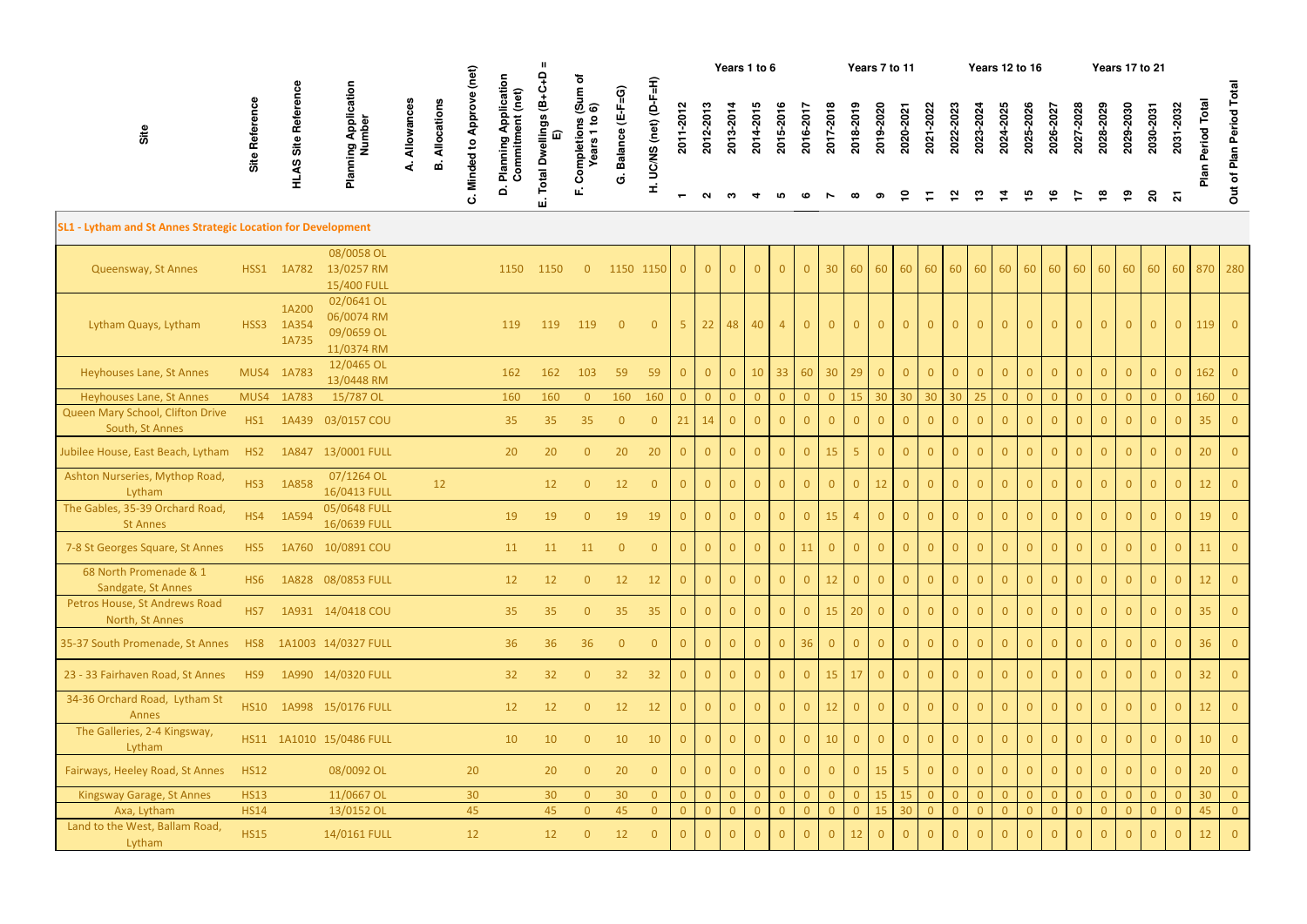| 353 Clifton Drive North, St Annes                          |                  |       | HS16 1A658 11/0312 FULL    |              |           |     | 34   | 34   | 34             | $\overline{0}$      | $\overline{0}$ | $\overline{0}$ | $\overline{0}$ | 20             | $14 0$         |                | $\overline{0}$ | $\overline{0}$ | $\overline{0}$  | $\overline{0}$                | $\overline{0}$ | $\overline{0}$ | $\overline{0}$ | $\overline{0}$ | $\overline{0}$ | $\overline{0}$ | $\overline{0}$ | $\overline{0}$ |    | $\overline{0}$ | $\overline{0}$ | $\overline{0}$ | 34 | $\overline{0}$ |
|------------------------------------------------------------|------------------|-------|----------------------------|--------------|-----------|-----|------|------|----------------|---------------------|----------------|----------------|----------------|----------------|----------------|----------------|----------------|----------------|-----------------|-------------------------------|----------------|----------------|----------------|----------------|----------------|----------------|----------------|----------------|----|----------------|----------------|----------------|----|----------------|
| Hastings Point, Ballam Road,<br>Lytham                     | <b>HS17</b>      |       | 1A592 03/0157 FULL         |              |           |     | 25   | 25   | 25             | $\overline{0}$      | $\overline{0}$ |                | $\overline{0}$ | 21             | $\overline{4}$ | $\overline{0}$ | $\overline{0}$ | $\overline{0}$ | $\overline{0}$  | $\overline{0}$                | $\overline{0}$ | $\overline{0}$ | $\overline{0}$ | $\overline{0}$ | $\overline{0}$ | $\overline{0}$ | $\overline{0}$ | $\overline{0}$ |    | $\overline{0}$ | $\overline{0}$ | $\overline{0}$ | 25 | $\overline{0}$ |
| Former FBC Depot, St Davids Road<br>North, St Annes        | <b>HS18</b>      |       | 1A755 12/0537 FULL         |              |           |     | 32   | 32   | 32             | $\overline{0}$      | $\overline{0}$ |                | $\overline{0}$ | $\overline{0}$ | $32$ 0         |                | $\overline{0}$ | $\overline{0}$ | $\overline{0}$  | $\overline{0}$                | $\overline{0}$ | $\overline{0}$ | $\overline{0}$ | $\overline{0}$ | $\overline{0}$ | $\overline{0}$ | $\overline{0}$ | $\overline{0}$ |    | $\overline{0}$ | $\overline{0}$ | $\overline{0}$ | 32 | $\overline{0}$ |
| 1 Lord Street, St Annes                                    | <b>HS19</b>      |       | 1A932 14/0178 FULL         |              |           |     | 14   | 14   | 14             | $\Omega$            | $\overline{0}$ |                | $\Omega$       |                | $\overline{0}$ | 14             |                | $\Omega$       |                 | $\overline{0}$                | $\overline{0}$ |                | $\overline{0}$ |                | $\overline{0}$ | $\overline{0}$ |                | $\Omega$       |    | $\overline{0}$ |                | $\overline{0}$ | 14 |                |
| Former Kwik Save, St Annes                                 | HS <sub>20</sub> | 1A943 | 14/0790 FULL               |              |           |     | 15   | 15   | 15             | $\overline{0}$      | $\overline{0}$ |                | $\overline{0}$ | $\Omega$       | $\overline{0}$ | 15             |                | $\Omega$       |                 | $\overline{0}$                | $\overline{0}$ |                | $\overline{0}$ |                | $\overline{0}$ | $\overline{0}$ |                | $\overline{0}$ |    | $\overline{0}$ | $\overline{0}$ | $\overline{0}$ | 15 | $\overline{0}$ |
| Westmoreland House, 29-31<br><b>Orchard Road, St Annes</b> |                  |       | 16/0285 PA<br>16/0470 FULL |              |           |     | 25   | 25   |                | 25                  | 25             |                | $\overline{0}$ | $\overline{0}$ | $\overline{0}$ | $\overline{0}$ | $\overline{0}$ | 15             | 10 <sup>°</sup> | $\overline{0}$                | $\overline{0}$ | $\overline{0}$ | $\overline{0}$ | $\overline{0}$ | $\overline{0}$ | $\overline{0}$ | $\overline{0}$ | $\overline{0}$ |    | $\overline{0}$ | $\overline{0}$ | $\overline{0}$ | 25 | $\overline{0}$ |
| Land to East Sefton Road, Lytham<br><b>St Annes</b>        |                  |       | 16/0239 FULL               |              |           |     | 12   | 12   | $\overline{0}$ | 12                  | 12             |                | $\overline{0}$ | $\overline{0}$ | $\overline{0}$ | $\overline{0}$ | $\overline{0}$ | 12             | $\overline{0}$  | $\overline{0}$                | $\overline{0}$ | $\overline{0}$ | $\overline{0}$ | $\overline{0}$ | $\overline{0}$ | $\overline{0}$ | $\overline{0}$ | $\Omega$       |    | $\overline{0}$ | $\overline{0}$ | $\overline{0}$ | 12 | $\overline{0}$ |
| Valentines Kennels, Wildings Lane,<br><b>St Annes</b>      |                  |       | 16/0903 OL                 |              |           |     | 53   | 53   | $\overline{0}$ | 53                  | 53             | $\overline{0}$ | $\overline{0}$ | $\overline{0}$ | 0 <sup>1</sup> | $\overline{0}$ | $\overline{0}$ | $\overline{0}$ | 15              | 30                            | 8 <sup>°</sup> | $\overline{0}$ | $\overline{0}$ | $\overline{0}$ | $\overline{0}$ | $\overline{0}$ | $\overline{0}$ | $\overline{0}$ |    | $\overline{0}$ | $\overline{0}$ | $\overline{0}$ | 53 | $\overline{0}$ |
| Land at Roseacre, Wilding Lane, St<br>Annes                |                  |       | 16/0061 FULL               |              |           | 45  |      | 45   |                | 45                  | $\overline{0}$ |                | $\overline{0}$ | $\overline{0}$ | $\overline{0}$ | $\overline{0}$ | $\overline{0}$ | $\overline{0}$ | 15              | 30                            | $\overline{0}$ | $\overline{0}$ | $\overline{0}$ | $\overline{0}$ | $\overline{0}$ | $\overline{0}$ | $\overline{0}$ | $\Omega$       |    | $\overline{0}$ | $\overline{0}$ | $\overline{0}$ | 45 | $\overline{0}$ |
| Keenans Mill, Lord Street, Lytham<br>St. Annes             |                  |       | 16/0905 FULL               |              |           |     | 26   | 26   | $\overline{0}$ | 26                  | 26             | $\overline{0}$ | $\overline{0}$ | $\overline{0}$ | $\overline{0}$ | $\overline{0}$ | $\overline{0}$ | 15             | 11              | $\overline{0}$                | $\overline{0}$ | $\overline{0}$ | $\overline{0}$ | $\overline{0}$ | $\overline{0}$ | $\overline{0}$ | $\overline{0}$ | $\overline{0}$ |    | $\overline{0}$ | $\overline{0}$ | $\overline{0}$ | 26 | $\overline{0}$ |
| <b>Dalmeny Hotel</b>                                       |                  |       | 16/0374 OL                 |              |           | 34  |      | 34   | $\overline{0}$ | 34                  | $\overline{0}$ |                | $\overline{0}$ | $\overline{0}$ | $\overline{0}$ | $\overline{0}$ |                | $\Omega$       |                 | 15                            | 19             |                | $\overline{0}$ |                | $\overline{0}$ | $\overline{0}$ |                | $\overline{0}$ |    | $\overline{0}$ | $\overline{0}$ | $\overline{0}$ | 34 | $\overline{0}$ |
| <b>Lytham and St Annes Sub Total</b>                       |                  |       |                            | $\mathbf{0}$ | <b>12</b> | 186 | 2049 | 2247 |                | $424$   1823   1625 |                | $26 \mid$      | 36             | 89<br>424      | 100 66         |                |                |                |                 | 107 196 213 222 167 90<br>888 |                |                | 90             | 85             | 60<br>355      | 60             | 60             | 60             | 60 | 60<br>300      | 60             |                |    | 60 $ 1967 280$ |
|                                                            |                  |       |                            |              |           |     |      |      |                |                     |                |                |                |                |                |                |                |                |                 |                               |                |                |                |                |                |                |                |                |    |                |                |                |    |                |

| SL2 - Fylde - Blackpool Periphery Strategic Location for Development     |                  |             |                                              |      |     |      |                |                |                |                |                |                |                |                |                |                 |                |                 |                                    |                |                |                |                |                |                |                |                |                |                |                |         |                |
|--------------------------------------------------------------------------|------------------|-------------|----------------------------------------------|------|-----|------|----------------|----------------|----------------|----------------|----------------|----------------|----------------|----------------|----------------|-----------------|----------------|-----------------|------------------------------------|----------------|----------------|----------------|----------------|----------------|----------------|----------------|----------------|----------------|----------------|----------------|---------|----------------|
| Coastal Dunes, Clifton Drive North,<br><b>Blackpool Airport Corridor</b> |                  | HSS4 1A833  | 08/1049 OL<br>10/0877 OL<br>14/0392 RM       |      | 76  | 76   | 45             | 31             | 31             | $\overline{0}$ | $\overline{0}$ | $\overline{0}$ | $\overline{0}$ | 13             | 32             | 30 <sup>°</sup> |                | $\overline{0}$  | $\overline{0}$                     | $\overline{0}$ | $\overline{0}$ | $\overline{0}$ | $\overline{0}$ | $\overline{0}$ | $\overline{0}$ | $\overline{0}$ | $\overline{0}$ | $\overline{0}$ | $\overline{0}$ |                | 76      | $\overline{0}$ |
| Coastal Dunes, Clifton Drive North,<br><b>Blackpool Airport Corridor</b> |                  | HSS4 1A834  | 08/1049 OL<br>16/0062 FULL                   |      | 353 | 353  | $\Omega$       | 353            | 353            | $\overline{0}$ | $\overline{0}$ | $\overline{0}$ | $\overline{0}$ | $\overline{0}$ | $0-1$          |                 |                |                 | $30 \ 60 \ 60 \ 60 \ 60 \ 60 \ 23$ |                |                |                | $\Omega$       | $\overline{0}$ | $\overline{0}$ | $\overline{0}$ | $\overline{0}$ | $\overline{0}$ | $\overline{0}$ | $\Omega$       | $353$ 0 |                |
| Land at Lytham St Annes Way,<br>Whitehills                               | HSS6             |             | 4A703 11/0639 FULL                           |      | 67  | 67   | 67             | $\overline{0}$ | $\overline{0}$ | $\overline{0}$ | $\overline{0}$ | 27             | 30             | 10             | $\overline{0}$ | $\overline{0}$  | $\overline{0}$ | $\overline{0}$  | $\overline{0}$                     | $\overline{0}$ | $\overline{0}$ | $\overline{0}$ | $\overline{0}$ | $\overline{0}$ | $\overline{0}$ | $\overline{0}$ | $\overline{0}$ | $\overline{0}$ | $\overline{0}$ |                | 67      | $\overline{0}$ |
| Land at Lytham St Annes Way,<br>Whitehills                               | HSS <sub>6</sub> |             | 4A770 13/0213 FULL                           |      | 36  | 36   | 36             | $\overline{0}$ | $\overline{0}$ | $\overline{0}$ | $\overline{0}$ | $\overline{0}$ | 23             | 13             | $\overline{0}$ | $\overline{0}$  | $\overline{0}$ | $\overline{0}$  | $\overline{0}$                     | $\overline{0}$ | $\overline{0}$ | $\overline{0}$ | $\overline{0}$ | $\overline{0}$ | $\overline{0}$ | $\overline{0}$ | $\overline{0}$ | $\overline{0}$ | $\overline{0}$ | $\Omega$       | 36      | $\overline{0}$ |
| Land at Lytham St Annes Way,<br>Whitehills                               | HSS6             |             | 4A771 13/0726 FULL                           |      | 26  | 26   | 24             | $\overline{2}$ | 2 <sup>2</sup> | $\overline{0}$ | $\overline{0}$ | $\overline{0}$ | $\overline{0}$ | $\overline{0}$ | 24             | $\overline{2}$  | $\overline{0}$ | $\Omega$        | $\overline{0}$                     | $\overline{0}$ | $\overline{0}$ | $\overline{0}$ | $\overline{0}$ | $\overline{0}$ | $\overline{0}$ | $\overline{0}$ | $\overline{0}$ | $\overline{0}$ | $\overline{0}$ |                | 26      | $\overline{0}$ |
| Land at Lytham St Annes Way,<br>Whitehills                               | HSS6             |             |                                              | 22   |     | 22   | $\Omega$       | 22             | $\overline{0}$ | $\overline{0}$ | $\overline{0}$ | $\overline{0}$ | $\overline{0}$ | $\overline{0}$ | $\overline{0}$ | $\overline{0}$  | $\overline{0}$ | $\Omega$        | $\overline{0}$                     | 15             |                | $\overline{0}$ | $\Omega$       | $\overline{0}$ | $\Omega$       | $\overline{0}$ | $\overline{0}$ | $\Omega$       | $\overline{0}$ |                | 22      | $\overline{0}$ |
| <b>Cropper Road East, Whitehills</b>                                     |                  | MUS1 4A911  | 12/0717 OL<br>14/0310 RM                     |      | 145 | 145  | 23             | 122            | 122            | $\overline{0}$ | $\overline{0}$ | $\overline{0}$ | $\overline{0}$ | $\overline{0}$ |                |                 | 23 30 30       | 30 <sup>°</sup> | 30                                 | 2 <sup>7</sup> | $\overline{0}$ | $\overline{0}$ | $\overline{0}$ | $\overline{0}$ | $\overline{0}$ | $\overline{0}$ | $\overline{0}$ | $\overline{0}$ | $\overline{0}$ | $\overline{0}$ | 145     | $\overline{0}$ |
| <b>Cropper Road East, Whitehills</b>                                     | MUS1             |             | 13/0753 OL                                   |      | 25  | 25   | $\Omega$       | 25             | 25             | $\Omega$       | $\Omega$       | $\overline{0}$ | $\Omega$       | $\Omega$       | $\overline{0}$ | $\overline{0}$  | 15             | 10              | $\overline{0}$                     | $\Omega$       | $\overline{0}$ | $\overline{0}$ | $\Omega$       | $\Omega$       | $\Omega$       | $\overline{0}$ | $\overline{0}$ | $\overline{0}$ | $\overline{0}$ | $\Omega$       | 25      | $\overline{0}$ |
| <b>Cropper Road East, Whitehills</b>                                     | MUS1             |             | 15/0114 OL                                   | 265  |     | 265  | $\overline{0}$ | 265            | $\overline{0}$ | $\Omega$       |                | $\overline{0}$ | $\overline{0}$ | $\Omega$       | $\Omega$       | $\overline{0}$  | $\overline{0}$ | 15              | 30                                 | 30             | 30             | 30             | 30             | 30             | 30             | 30             | 10             | $\theta$       | $\overline{0}$ |                | 265     | $\overline{0}$ |
| <b>Cropper Road East, Whitehills</b>                                     |                  | MUS1 4A1050 | 15/0472 OL<br>16/0847 RM                     |      | 80  | 80   | $\Omega$       | 80             | 80             | $\overline{0}$ | $\overline{0}$ | $\overline{0}$ | $\overline{0}$ | $\overline{0}$ | 0 <sup>1</sup> | 15              | 30             | 30              | 5 <sup>7</sup>                     | $\overline{0}$ | $\overline{0}$ | $\overline{0}$ | $\Omega$       | $\overline{0}$ | $\overline{0}$ | $\overline{0}$ | $\overline{0}$ | $\overline{0}$ | $\overline{0}$ |                | 80      | $\overline{0}$ |
| Whyndyke Farm, Preston New<br>Road, Whitehills                           | MUS2             |             | 11/0221 OL                                   | 1310 |     | 1310 | $\overline{0}$ | 1310           | $\overline{0}$ | $\overline{0}$ | $\overline{0}$ | $\overline{0}$ | $\overline{0}$ | $\overline{0}$ | $\Omega$       | $\theta$        | $\overline{0}$ | 30 <sup>°</sup> | 60                                 |                |                | 60 60 60 60    |                | 60             | 60             |                | 60 60          |                | 60 60 60       |                |         | 750 560        |
| Land to the rear of 23-63 Westgate<br>Road, Squires Gate                 |                  | HS21 1A677  | 08/0992 FULL<br>12/0499 FULL<br>16/0194 FULL |      | 25  | 25   | $\Omega$       | 25             | 25             | $\overline{0}$ | $\overline{0}$ | $\overline{0}$ | $\overline{0}$ | $\overline{0}$ | $\overline{0}$ | 15              | 10             | $\overline{0}$  | $\overline{0}$                     | $\overline{0}$ | $\overline{0}$ | $\overline{0}$ | $\Omega$       | $\overline{0}$ | $\overline{0}$ | $\overline{0}$ | $\overline{0}$ | $\overline{0}$ | $\overline{0}$ | $\Omega$       | 25      | $\overline{0}$ |
| Former Clock Garage, Preston New<br>Road, Westby                         |                  | HS22 4A821  | 11/0847 OL<br>15/0891 RM                     |      | 14  | 14   | $\Omega$       | 14             | 14             | $\overline{0}$ | $\overline{0}$ | $\overline{0}$ | $\overline{0}$ | $\theta$       | $\overline{0}$ | $\theta$        | 14             | $\overline{0}$  | $\overline{0}$                     | $\overline{0}$ | $\Omega$       | $\overline{0}$ |                | $\overline{0}$ | $\Omega$       | $\overline{0}$ | $\overline{0}$ | $\overline{0}$ | $\overline{0}$ |                | 14      |                |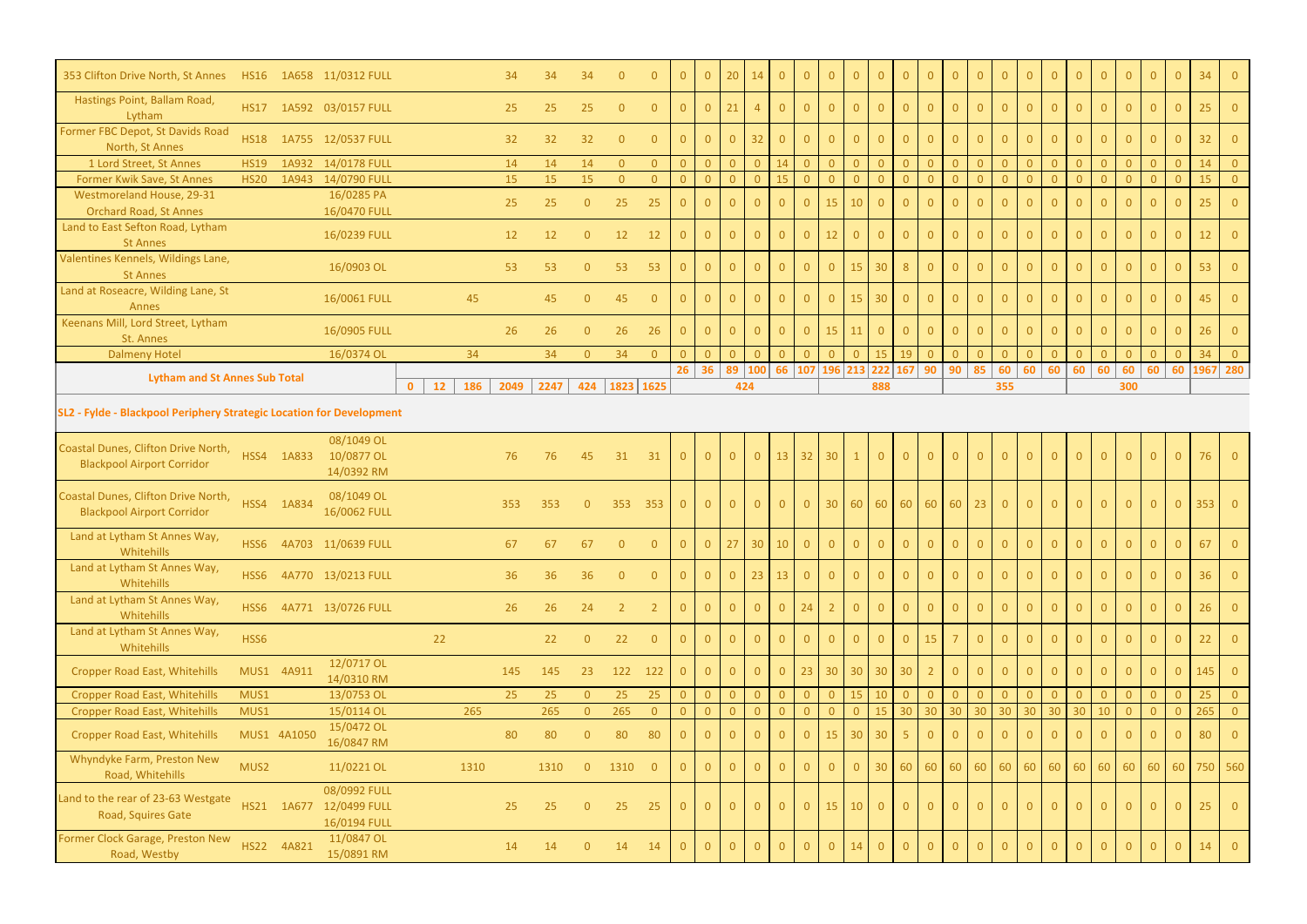| Land South of Bridgeside, Squires<br>Gate                             |             |             | HS23 1A873 13/0231 FULL               |                                        | 22   | 22   | $\overline{0}$ | 22                        | 22             | $\overline{0}$ | $\overline{0}$   | $\overline{0}$ | $\overline{0}$                    | $\overline{0}$ | $\overline{0}$ | 15              |                 | $\overline{0}$  | $\overline{0}$  | $\overline{0}$                                                                      | $\overline{0}$  | $\overline{0}$ | $\overline{0}$    | $\overline{0}$ | $\overline{0}$ | $\overline{0}$ | $\overline{0}$      | $\overline{0}$ | $\overline{0}$          | $\overline{0}$ | 22   | $\overline{0}$  |
|-----------------------------------------------------------------------|-------------|-------------|---------------------------------------|----------------------------------------|------|------|----------------|---------------------------|----------------|----------------|------------------|----------------|-----------------------------------|----------------|----------------|-----------------|-----------------|-----------------|-----------------|-------------------------------------------------------------------------------------|-----------------|----------------|-------------------|----------------|----------------|----------------|---------------------|----------------|-------------------------|----------------|------|-----------------|
| Spengarth, Cropper Road, Westby                                       |             |             | 15/0807 OL                            | 14                                     |      | 14   | $\overline{0}$ | 14                        | $\overline{0}$ | $\overline{0}$ | $\overline{0}$   | $\overline{0}$ | $\overline{0}$                    | $\overline{0}$ | $\overline{0}$ | $\Omega$        | $\overline{0}$  | 14              | $\overline{0}$  | $\overline{0}$                                                                      | $\theta$        | $\overline{0}$ | $\overline{0}$    | $\overline{0}$ | $\overline{0}$ | $\overline{0}$ |                     | $\overline{0}$ |                         | $\Omega$       | 14   | $\overline{0}$  |
| <b>Cropper Road West, Whitehills</b>                                  | HSS5        |             |                                       | 442                                    |      | 442  | $\overline{0}$ | 442                       | $\overline{0}$ | $\overline{0}$ | $\Omega$         | $\overline{0}$ | $\overline{0}$                    | $\overline{0}$ | $\overline{0}$ |                 | $\overline{0}$  | $\overline{0}$  | $\overline{0}$  | 30                                                                                  | 60              | 60             | 60                | 60             | 60             |                | $60$ 52             | $\overline{0}$ | $\overline{0}$          | $\overline{0}$ | 442  | $\overline{0}$  |
|                                                                       |             |             |                                       |                                        |      |      |                |                           |                | $\mathbf{0}$   | $\mathbf{0}$     | 27             | 53                                | 36             | 79             |                 |                 |                 |                 | $\vert$ 137 $\vert$ 167 $\vert$ 189 $\vert$ 185 $\vert$ 197 $\vert$ 217 $\vert$ 173 |                 |                |                   |                |                |                | 150 150 150 150 122 |                | 60   60   60            |                |      | 2362 560        |
| <b>Fylde-Blackpool Periphery Sub Total</b>                            |             |             |                                       | 464<br>1589<br>$\overline{\mathbf{0}}$ | 869  | 2922 |                | $195$ 2727 674            |                |                |                  | 195            |                                   |                |                |                 |                 | 875             |                 |                                                                                     |                 |                | 840               |                |                |                |                     | 452            |                         |                |      |                 |
| <b>SL3 - Warton</b>                                                   |             |             |                                       |                                        |      |      |                |                           |                |                |                  |                |                                   |                |                |                 |                 |                 |                 |                                                                                     |                 |                |                   |                |                |                |                     |                |                         |                |      |                 |
| Land Opposite Blackfield End Farm,<br>Warton                          |             | HSS2 2A1020 | 13/674 OL                             |                                        | 360  | 360  | $\overline{0}$ | 360                       | 360            | $\overline{0}$ | $\overline{0}$   | $\overline{0}$ | $\overline{0}$                    | $\overline{0}$ | $\overline{0}$ | $\Omega$        | 30 <sup>1</sup> |                 | 60 60           | 60                                                                                  | 60              | 60             | 30                | $\overline{0}$ | $\overline{0}$ | $0-1$          | $\overline{0}$      | $\overline{0}$ | $\overline{0}$          | $\overline{0}$ | 360  | $\overline{0}$  |
| Highgate Park, Lytham Road,<br>Warton                                 | HSS7        | 2A879       | 12/0550 OL<br>13/0786 RM<br>15/706 RM |                                        | 254  | 254  | 64             | 190                       | 190            | $\overline{0}$ | $\overline{0}$   | $\overline{0}$ | $\overline{7}$                    | 30             | 27             | 30              |                 | 30 30 30        |                 | 30 <sup>°</sup>                                                                     | 30              | 10             | $\overline{0}$    | $\overline{0}$ | $\overline{0}$ | $\overline{0}$ | $\Omega$            | $\overline{0}$ | $\overline{0}$          | $\overline{0}$ | 254  | $\overline{0}$  |
| Riversleigh Farm, Warton                                              | <b>HS24</b> | 2A985       | 13/0526 FULL                          |                                        | 82   | 82   | 61             | 21                        | 21             | $\overline{0}$ | $\Omega$         | $\overline{0}$ | $\overline{0}$                    | 27             | 34             | 21              | $\overline{0}$  | $\overline{0}$  | $\overline{0}$  | $\overline{0}$                                                                      | $\overline{0}$  | $\overline{0}$ | $\overline{0}$    | $\Omega$       | $\Omega$       | $\overline{0}$ | $\Omega$            | $\overline{0}$ | $\Omega$                | $\Omega$       | 82   | $\overline{0}$  |
| Nine Acres Nursery, Harbour Lane<br>Phase 1                           | <b>HS25</b> | 2A765       | 10/0766 OL<br>11/0816 RM              |                                        | 75   | 75   | 66             | 9 <sup>°</sup>            | 9 <sup>°</sup> | $\overline{0}$ | 8 <sup>°</sup>   | 41             | 10 <sup>1</sup>                   | 6              |                | <sup>9</sup>    | $\overline{0}$  | $\overline{0}$  | $\Omega$        | $\overline{0}$                                                                      |                 | $\overline{0}$ | $\overline{0}$    | $\Omega$       | $\overline{0}$ | $\Omega$       |                     | $\overline{0}$ |                         |                | 75   | $\overline{0}$  |
| <b>Georges Garage, Warton</b>                                         | <b>HS26</b> | 2A955       | 14/0833 FULL                          |                                        | 16   | 16   | $\overline{0}$ | 16                        | 16             | $\overline{0}$ | $\Omega$         | $\overline{0}$ | $\overline{0}$                    | $\overline{0}$ | $\overline{0}$ | 15              |                 | $\overline{0}$  | $\overline{0}$  | $\overline{0}$                                                                      | $\overline{0}$  | $\overline{0}$ | $\overline{0}$    | $\overline{0}$ | $\overline{0}$ | $\overline{0}$ | $\overline{0}$      | $\overline{0}$ | $\overline{0}$          | $\overline{0}$ | 16   | $\overline{0}$  |
| <b>Oaklands Caravan Park, 252</b><br>Lytham Road, Warton              | <b>HS27</b> |             | 15/194 OL                             | 53                                     |      | 53   | $\overline{0}$ | 53                        | $\overline{0}$ | $\overline{0}$ | $\overline{0}$   | $\overline{0}$ | $\overline{0}$                    | $\Omega$       | $\overline{0}$ | $\Omega$        | $\overline{0}$  | 15              | 30 <sup>°</sup> | 8 <sup>°</sup>                                                                      |                 | $\overline{0}$ | $\overline{0}$    | $\overline{0}$ | $\overline{0}$ | $\overline{0}$ | $\Omega$            | $\overline{0}$ |                         |                | 53   | $\overline{0}$  |
| Land North of Freckleton Bypass,<br>Warton                            |             |             | 14/0410 OL                            |                                        | 375  | 375  | $\overline{0}$ | 375 375                   |                | $\overline{0}$ | $\overline{0}$   | $\overline{0}$ | $\overline{0}$                    | $\Omega$       | $\Omega$       | $\Omega$        | $\overline{0}$  | $\overline{0}$  | 30 <sup>°</sup> | 60                                                                                  | 60              | 60             | 60                | 60             | 45             | $\overline{0}$ | $\Omega$            | $\overline{0}$ |                         | $\Omega$       | 375  | $\overline{0}$  |
| Clifton House Farm, Lytham Road,<br>Warton                            |             |             | 15/0562 OL                            |                                        | 115  | 115  | $\overline{0}$ |                           | 115 115        | $\overline{0}$ | $\overline{0}$   | $\overline{0}$ | $\overline{0}$                    | $\overline{0}$ | $\overline{0}$ | $\overline{0}$  | $\overline{0}$  | $\overline{0}$  | 15 <sup>1</sup> | 30                                                                                  | 30 <sup>°</sup> |                | $30 \mid 10 \mid$ | $\overline{0}$ | $\overline{0}$ | $\overline{0}$ | $\overline{0}$      | $\overline{0}$ | $\overline{0}$          | $\overline{0}$ | 115  | $\overline{0}$  |
| <b>Warton Sub Total</b>                                               |             |             |                                       |                                        |      |      |                |                           |                | $\mathbf{0}$   | $\boldsymbol{8}$ | 41             | 17                                | $63 \mid 62$   |                | 75              | 61              |                 |                 | 105 165 188 180 160 100 60 45                                                       |                 |                |                   |                |                |                | $0$ 0               | $\mathbf{0}$   | $\overline{\mathbf{0}}$ | $\mathbf{0}$   | 1330 | $\vert 0 \vert$ |
|                                                                       |             |             |                                       | $\mathbf{0}$<br>53<br>$\mathbf{0}$     | 1277 | 1330 |                | $191 \mid 1139 \mid 1086$ |                |                |                  | 191            |                                   |                |                |                 |                 | 594             |                 |                                                                                     |                 |                | 545               |                |                |                |                     | $\mathbf{0}$   |                         |                |      |                 |
| <b>SL4 - Kirkham and Wesham</b>                                       |             |             |                                       |                                        |      |      |                |                           |                |                |                  |                |                                   |                |                |                 |                 |                 |                 |                                                                                     |                 |                |                   |                |                |                |                     |                |                         |                |      |                 |
| The Pastures, Fleetwood Road,<br>Wesham                               | HSS8        | 3A890       | 11/0763 OL<br>14/0041 RM              |                                        |      |      |                |                           |                |                |                  |                |                                   |                |                |                 |                 |                 |                 |                                                                                     |                 |                |                   |                |                |                |                     |                |                         |                |      |                 |
| Land North of Blackpool Road,                                         |             |             | 14/0779 OL<br>16/0195 FULL            |                                        | 264  | 264  | 72             |                           | 192 192        | $\overline{0}$ | $\overline{0}$   | $\overline{0}$ | 0 19 53 30 30 30 30 30 30 30 12 0 |                |                |                 |                 |                 |                 |                                                                                     |                 |                |                   | $\overline{0}$ | $\overline{0}$ | $\overline{0}$ | $\theta$            | $\overline{0}$ | $\overline{0}$          | $\overline{0}$ | 264  | $\overline{0}$  |
| Kirkham                                                               |             | HSS9 3A894  | 12/419 OL<br>14/613 RM                |                                        | 117  | 117  | 27             | 90                        | 90             | $\overline{0}$ | $\overline{0}$   | $\overline{0}$ | $\overline{0}$                    | 17             | 10             | 30 <sup>°</sup> | 30              | 30 <sup>1</sup> | $\overline{0}$  | $\overline{0}$                                                                      |                 | $\overline{0}$ | $\overline{0}$    | $\overline{0}$ | $\overline{0}$ | $\overline{0}$ |                     | $\overline{0}$ |                         | $\overline{0}$ | 117  | $\overline{0}$  |
| Land North of Blackpool Road,<br>Kirkham                              | HSS9        | 3A895       | 12/0635 OL                            |                                        | 180  | 180  | 13             |                           | 167 167        | $\overline{0}$ | $\overline{0}$   | $\overline{0}$ | $\overline{0}$                    | $\overline{0}$ | 13             | 30              | 30              | 30              | 30 <sup>1</sup> | 30 <sup>1</sup>                                                                     | 17              | $\overline{0}$ | $\overline{0}$    | $\Omega$       | $\overline{0}$ | $\Omega$       |                     | $\overline{0}$ |                         | $\Omega$       | 180  | $\overline{0}$  |
| Land North of Blackpool Road,<br>Kirkham                              | HSS9        |             | 15/0177 FULL                          | 291                                    |      | 291  | $\overline{0}$ | 291                       | $\overline{0}$ | $\overline{0}$ | $\overline{0}$   | $\overline{0}$ | $\overline{0}$                    | $\overline{0}$ | $\overline{0}$ |                 | $\overline{0}$  | 15              |                 | $30 \mid 30 \mid$                                                                   | 30              |                |                   |                | 30 30 30 30    |                | $30 \mid 30$        | 6              | $\overline{0}$          | $\overline{0}$ | 291  | $\overline{0}$  |
| Willowfields, Derby Road, Wesham HSS10 3A355                          |             |             | 05/0742 RM                            |                                        | 113  | 113  | 113            | $\overline{0}$            | $\overline{0}$ | 73             | 21               | 11             |                                   |                | 6 <sup>1</sup> | $\Omega$        | $\overline{0}$  | $\overline{0}$  | $\overline{0}$  | $\overline{0}$                                                                      | $\overline{0}$  | $\overline{0}$ | $\overline{0}$    | $\overline{0}$ | $\overline{0}$ | $\overline{0}$ |                     | $\overline{0}$ |                         | $\overline{0}$ | 113  | $\overline{0}$  |
| Sunnybank Mill, Kirkham                                               | <b>HS28</b> |             |                                       | 29                                     |      | 29   | $\overline{0}$ | 29                        | $\overline{0}$ |                |                  | $\overline{0}$ | $\overline{0}$                    |                | $\overline{0}$ | $\Omega$        | $\overline{0}$  | $\overline{0}$  | $\overline{0}$  | 15                                                                                  | 14              | $\overline{0}$ | $\overline{0}$    | $\overline{0}$ | $\overline{0}$ | $\overline{0}$ |                     | $\overline{0}$ |                         |                | 29   | $\overline{0}$  |
| Sunnybank Mill, Kirkham                                               | <b>HS28</b> |             | 17/0044 FULL                          | 23                                     |      | 23   | $\overline{0}$ | 23                        | $\overline{0}$ | $\overline{0}$ | $\overline{0}$   | $\overline{0}$ | $\overline{0}$                    | $\overline{0}$ | $\overline{0}$ | $\Omega$        | $\overline{0}$  | 15              | 8 <sup>°</sup>  | $\overline{0}$                                                                      | $\overline{0}$  | $\overline{0}$ | $\overline{0}$    | $\overline{0}$ | $\overline{0}$ | $0-1$          | $\overline{0}$      | $\overline{0}$ |                         | $\Omega$       | 23   | $\overline{0}$  |
| <b>Crossacres land between Weeton</b><br>Road/ Fleetwood Road, Wesham | <b>HS29</b> |             | 3A360 05/1060 FULL                    |                                        | 13   | 13   | 13             | $\overline{0}$            | $\overline{0}$ | 9              | $\overline{0}$   | $\overline{0}$ | $\overline{0}$                    | $\overline{0}$ | $\overline{4}$ | $\Omega$        | $\overline{0}$  | $\overline{0}$  | $\overline{0}$  | $\overline{0}$                                                                      | $\theta$        | $\overline{0}$ | $\overline{0}$    | $\overline{0}$ | $\overline{0}$ | $\overline{0}$ |                     | $\overline{0}$ | $\Omega$                | $\Omega$       | 13   | $\overline{0}$  |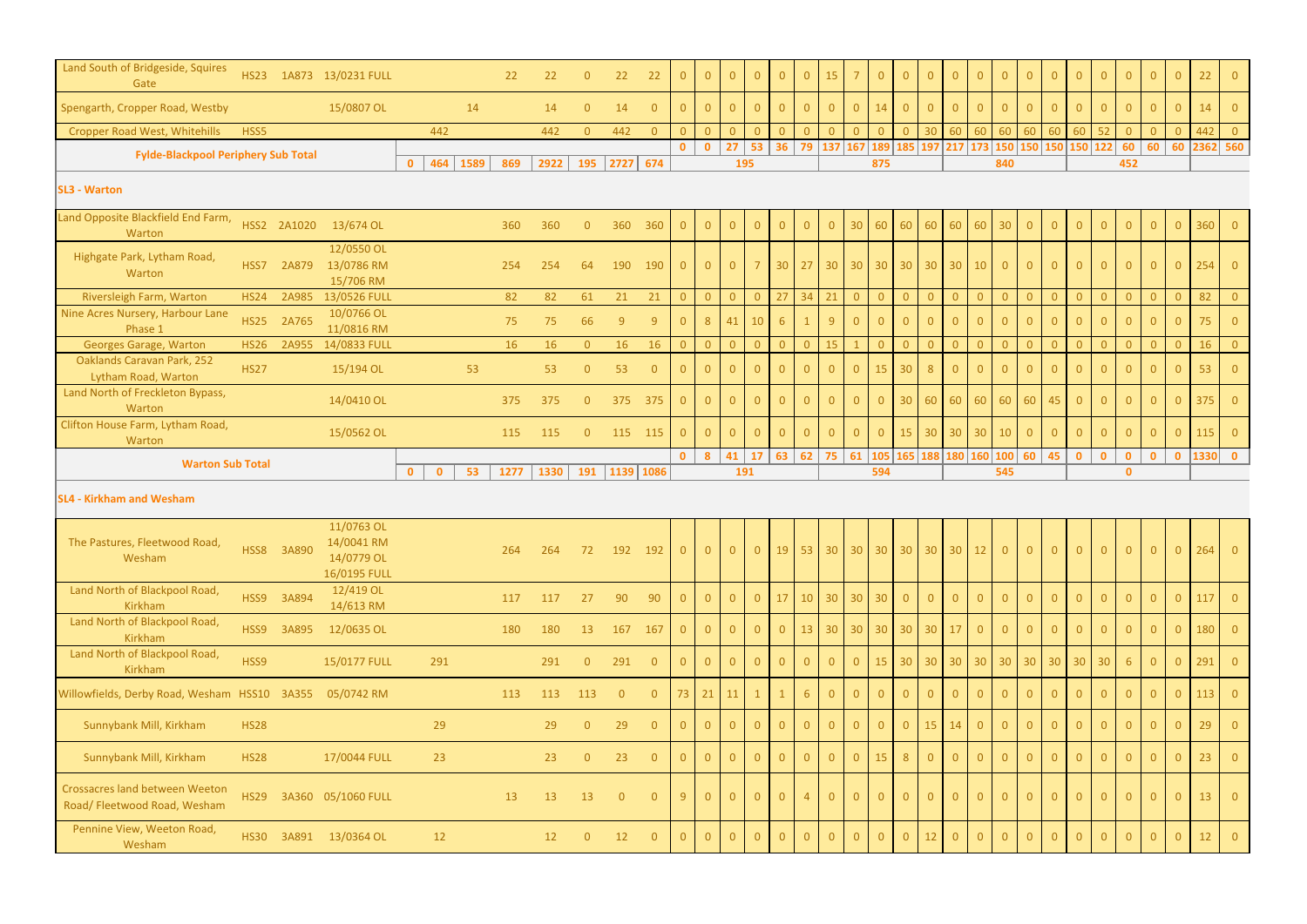| Former Fylde Council Offices,<br>Derby Road, Wesham   |             |            | HS31 3A897 13/0449 FULL                |                                      | 24  | 24   | 24             | $\overline{0}$  | $\overline{0}$ | $\overline{0}$ | $\overline{0}$ | $\overline{0}$ | $\mathbf{1}$   | $\overline{7}$ | 16                                                | $\overline{0}$ | $\overline{0}$ | $\overline{0}$  | $\overline{0}$  | $\overline{0}$  | $\overline{0}$  | $\overline{0}$ | $\overline{0}$ | $\overline{0}$ | $\overline{0}$ | $\overline{0}$ | $\overline{0}$ | $\overline{0}$ | $\overline{0}$          | $\overline{0}$          | 24              | $\overline{0}$ |
|-------------------------------------------------------|-------------|------------|----------------------------------------|--------------------------------------|-----|------|----------------|-----------------|----------------|----------------|----------------|----------------|----------------|----------------|---------------------------------------------------|----------------|----------------|-----------------|-----------------|-----------------|-----------------|----------------|----------------|----------------|----------------|----------------|----------------|----------------|-------------------------|-------------------------|-----------------|----------------|
| West End Residential Park,<br>Kirkham                 | <b>HS32</b> |            | 12/0376 COU                            |                                      | 27  | 27   | $\overline{0}$ | 27              | 27             | $\overline{0}$ | $\overline{0}$ | $\overline{0}$ | $\overline{0}$ | $\overline{0}$ | $\overline{0}$                                    | 15             | 12             | $\overline{0}$  | $\overline{0}$  | $\overline{0}$  | $\overline{0}$  | $\overline{0}$ | $\overline{0}$ | $\overline{0}$ | $\mathbf{0}$   | $\overline{0}$ | $\overline{0}$ | $\overline{0}$ | $\overline{0}$          | $\overline{0}$          | 27              | $\overline{0}$ |
| Arundel Lodge Nursing Home, 1                         | <b>HS33</b> |            | 3A819 12/0700 FULL                     |                                      | 11  | 11   | 11             | $\overline{0}$  | $\overline{0}$ | $\overline{0}$ | $\overline{0}$ | $\overline{0}$ | $\overline{0}$ | 11             | $\overline{0}$                                    | $\overline{0}$ | $\overline{0}$ | $\overline{0}$  | $\overline{0}$  | $\overline{0}$  | $\overline{0}$  | $\overline{0}$ | $\overline{0}$ | $\overline{0}$ | $\mathbf{0}$   | $\overline{0}$ | $\overline{0}$ | $\overline{0}$ | $\overline{0}$          | $\overline{0}$          | 11              | $\overline{0}$ |
| <b>Station Road, Wesham</b><br>Crossroads, Kirkham    | <b>HS34</b> | 3A231      | 08/0891 FULL                           |                                      | 12  | 12   | 12             | $\overline{0}$  | $\overline{0}$ | 12             | $\overline{0}$ | $\overline{0}$ | $\overline{0}$ | $\Omega$       | $\Omega$                                          | $\overline{0}$ | $\mathbf{0}$   | $\overline{0}$  | $\mathbf{0}$    | $\overline{0}$  | $\overline{0}$  | $\Omega$       | $\overline{0}$ | 0              | $\overline{0}$ | $\overline{0}$ | $\overline{0}$ | $\overline{0}$ | $\overline{0}$          | $\overline{0}$          | 12              | $\overline{0}$ |
| Henthorne Builders, Orders Lane,                      |             |            |                                        |                                      |     |      |                |                 |                |                |                |                |                |                |                                                   |                |                |                 |                 |                 |                 |                |                |                |                |                |                |                |                         |                         |                 |                |
| Kirkham                                               | <b>HS35</b> |            | 3A744 09/0822 FULL                     |                                      | 26  | 26   | 26             | $\overline{0}$  | $\overline{0}$ | $\overline{0}$ | 26             | $\overline{0}$ | $\overline{0}$ | $\overline{0}$ | $\overline{0}$                                    | $\overline{0}$ | $\overline{0}$ | $\overline{0}$  | $\overline{0}$  | $\overline{0}$  | $\overline{0}$  | $\overline{0}$ | $\overline{0}$ | $\overline{0}$ | $\overline{0}$ | $\overline{0}$ | $\overline{0}$ | $\overline{0}$ | $\overline{0}$          | $\overline{0}$          | 26              | $\overline{0}$ |
| St Georges Hotel, Station Road,<br>Kirkham            | <b>HS36</b> |            | 3A818 12/0505 FULL                     |                                      | 11  | 11   | 11             | $\overline{0}$  | $\overline{0}$ | $\overline{0}$ | $\overline{0}$ | 11             | $\overline{0}$ | $\overline{0}$ | $\overline{0}$                                    | $\overline{0}$ | $\overline{0}$ | $\overline{0}$  | $\overline{0}$  | $\overline{0}$  | $\overline{0}$  | $\overline{0}$ | $\overline{0}$ | $\overline{0}$ | $\overline{0}$ | $\overline{0}$ | $\overline{0}$ | $\overline{0}$ | $\overline{0}$          | $\overline{0}$          | 11              | $\overline{0}$ |
| Land at Brookfarm, Dowbridge,                         |             |            | 15/0547 OL                             |                                      | 170 | 170  | $\overline{0}$ | 170 170         |                | $\overline{0}$ | $\overline{0}$ | $\overline{0}$ | $\overline{0}$ | $\mathbf{0}$   | $\overline{0}$                                    | $\overline{0}$ | $15-1$         | 30 <sup>1</sup> | 30 <sup>°</sup> | 30 <sup>°</sup> | 30              | 30             | 5 <sub>o</sub> | $\overline{0}$ | $\Omega$       | $\Omega$       | $\Omega$       | $\overline{0}$ | $\overline{0}$          | $\overline{0}$          | 170             | $\overline{0}$ |
| Kirkham (Newton)                                      |             |            |                                        |                                      |     |      |                |                 |                |                |                |                |                |                |                                                   |                |                |                 |                 |                 |                 |                |                |                |                |                |                |                |                         |                         |                 |                |
| <b>Campbells Caravans, Blackpool</b><br>Road, Kirkham |             |            | 16/0112 OL                             | 30                                   |     | 30   | $\overline{0}$ | 30              | $\overline{0}$ | $\overline{0}$ | $\overline{0}$ | $\overline{0}$ | $\overline{0}$ | $\overline{0}$ | $\overline{0}$                                    | $\overline{0}$ | $\overline{0}$ | 15              | 15              | $\overline{0}$  | $\overline{0}$  | $\overline{0}$ | $\overline{0}$ | $\overline{0}$ | $\overline{0}$ | $\overline{0}$ | $\overline{0}$ | $\overline{0}$ | $\overline{0}$          | $\overline{0}$          | 30              | $\overline{0}$ |
|                                                       |             |            |                                        |                                      |     |      |                |                 |                | 94             | 47             | 22             | $\overline{2}$ |                | 55   102   105   117   165   143   147   121   72 |                |                |                 |                 |                 |                 |                |                |                | 35 30 30       |                | 30 30          | 6 <sup>1</sup> | $\overline{\mathbf{0}}$ | $\overline{\mathbf{0}}$ | 1353            | $\bullet$      |
| <b>Kirkham and Wesham Sub Total</b>                   |             |            |                                        | 355<br>30<br>$\overline{\mathbf{0}}$ | 968 | 1353 |                | 322  1031   646 |                |                |                | 322            |                |                |                                                   |                |                | 677             |                 |                 |                 |                | 288            |                |                |                |                | 66             |                         |                         |                 |                |
| <b>Non Strategic Locations for Development</b>        |             |            |                                        |                                      |     |      |                |                 |                |                |                |                |                |                |                                                   |                |                |                 |                 |                 |                 |                |                |                |                |                |                |                |                         |                         |                 |                |
| Freckleton                                            |             |            |                                        |                                      |     |      |                |                 |                |                |                |                |                |                |                                                   |                |                |                 |                 |                 |                 |                |                |                |                |                |                |                |                         |                         |                 |                |
| The Refuge, Ruskin Road,<br>Freckleton                |             | HS37 2A880 | 13/0262 OL<br>16/0609 FULL             |                                      | 11  | 11   | $\overline{0}$ | 11              | <b>11</b>      | $\overline{0}$ | $\overline{0}$ | $\overline{0}$ | $\overline{0}$ | $\overline{0}$ | $\overline{0}$                                    | 11             | $\overline{0}$ | $\overline{0}$  | $\bf{0}$        | $\overline{0}$  | $\overline{0}$  | $\overline{0}$ | $\overline{0}$ | $\overline{0}$ | $\overline{0}$ | $\overline{0}$ | $\overline{0}$ | $\overline{0}$ | $\overline{0}$          | $\overline{0}$          | 11              | $\overline{0}$ |
| Land rear of High Meadows, Lower<br>Lane, Freckleton  | <b>HS38</b> |            |                                        | 13                                   |     | 13   | $\Omega$       | 13              | $\overline{0}$ | $\overline{0}$ | $\overline{0}$ | $\overline{0}$ | $\overline{0}$ | $\Omega$       | $\overline{0}$                                    | $\overline{0}$ | $\overline{0}$ | $\overline{0}$  | $\overline{0}$  | 13              | $\overline{0}$  | $\overline{0}$ | $\overline{0}$ | $\overline{0}$ | $\mathbf{0}$   | $\overline{0}$ | $\overline{0}$ | $\overline{0}$ | $\overline{0}$          | $\overline{0}$          | 13              | $\overline{0}$ |
| <b>Elswick</b>                                        |             |            |                                        |                                      |     |      |                |                 |                |                |                |                |                |                |                                                   |                |                |                 |                 |                 |                 |                |                |                |                |                |                |                |                         |                         |                 |                |
| Neighbourhood Development Plan<br>allocation          |             |            |                                        | 50                                   |     | 50   | $\Omega$       | 50              | $\overline{0}$ | $\overline{0}$ | $\overline{0}$ | $\overline{0}$ | $\overline{0}$ | $\Omega$       | $\overline{0}$                                    | $\overline{0}$ | $\overline{0}$ | $\overline{0}$  | $\Omega$        | 15              | 30 <sup>°</sup> | 5 <sup>1</sup> | $\overline{0}$ | $\Omega$       | $\Omega$       | $\Omega$       | $\overline{0}$ | $\Omega$       | $\Omega$                | $\overline{0}$          | 50              | $\overline{0}$ |
| <b>Staining</b>                                       |             |            |                                        |                                      |     |      |                |                 |                |                |                |                |                |                |                                                   |                |                |                 |                 |                 |                 |                |                |                |                |                |                |                |                         |                         |                 |                |
| Land South of Chain Lane, Staining HS39 4A977         |             |            | 12/0765 FULL                           |                                      | 42  | 42   | 42             | $\overline{0}$  | $\overline{0}$ | $\overline{0}$ | $\overline{0}$ | $\overline{0}$ | $\overline{0}$ | 19             | 23                                                | $\overline{0}$ | $\overline{0}$ | $\overline{0}$  | $\overline{0}$  | $\overline{0}$  | $\overline{0}$  | $\overline{0}$ | $\overline{0}$ | $\overline{0}$ | $\overline{0}$ | $0-1$          | $\overline{0}$ | $\overline{0}$ | $\overline{0}$          | $\overline{0}$          | 42              | $\overline{0}$ |
| Land at Kings Close, Staining                         |             | HS40 4A978 | 13/0590 OL<br>15/0901 RM               |                                      | 30  | 30   | $\overline{0}$ | 30              | 30             | $\overline{0}$ | $\overline{0}$ | $\overline{0}$ | $\overline{0}$ | $\overline{0}$ | $\overline{0}$                                    | 15             | 15             | $\overline{0}$  | $\overline{0}$  | $\overline{0}$  | $\overline{0}$  | $\overline{0}$ | $\overline{0}$ | $\overline{0}$ | $\overline{0}$ | $\overline{0}$ | $\overline{0}$ | $\overline{0}$ | $\overline{0}$          | $\overline{0}$          | 30              | $\overline{0}$ |
| <b>Thornfield Caravan Park, Staining</b>              | <b>HS41</b> |            |                                        | 28                                   |     | 28   | $\overline{0}$ | 28              | $\overline{0}$ | $\overline{0}$ | $\overline{0}$ | $\overline{0}$ | $\overline{0}$ | $\overline{0}$ | $\overline{0}$                                    | $\overline{0}$ | $\overline{0}$ | $\overline{0}$  | $\overline{0}$  | 15              | 13              | $\overline{0}$ | $\overline{0}$ | $\mathbf{0}$   | $\overline{0}$ | $\overline{0}$ | $\overline{0}$ | $\overline{0}$ | $\overline{0}$          | $\overline{0}$          | 28              | $\overline{0}$ |
| Baines Farm, Mill Lane, Staining                      |             |            | HS42 4A752 08/0716 FULL                |                                      | 11  | 11   | 11             | $\overline{0}$  | $\overline{0}$ | $\mathbf{1}$   | 10             | $\overline{0}$ | $\overline{0}$ | $\overline{0}$ | $\overline{0}$                                    | $\overline{0}$ | $\overline{0}$ | $\overline{0}$  |                 | $\overline{0}$  | $\overline{0}$  | $\overline{0}$ | $\overline{0}$ | $\overline{0}$ | $\overline{0}$ | $\Omega$       | $\Omega$       | $\overline{0}$ | $\overline{0}$          | $\overline{0}$          | 11              | $\overline{0}$ |
| Land Adj to 18 Chain Lane, Staining HS43 4A774        |             |            | 11/0131 FULL<br>13/0470 FULL           |                                      | 30  | 30   | 30             | $\overline{0}$  | $\overline{0}$ | $\overline{0}$ | $\mathbf{1}$   |                | $18$ 11        | $\overline{0}$ | $\overline{0}$                                    | $\overline{0}$ | $\overline{0}$ | $\overline{0}$  | $\overline{0}$  | $\overline{0}$  | $\overline{0}$  | $\overline{0}$ | $\overline{0}$ | $\overline{0}$ | $\overline{0}$ | $0-1$          | $\overline{0}$ | $\overline{0}$ | $\overline{0}$          | $\overline{0}$          | 30 <sup>°</sup> | $\overline{0}$ |
| <b>Wrea Green</b>                                     |             |            |                                        |                                      |     |      |                |                 |                |                |                |                |                |                |                                                   |                |                |                 |                 |                 |                 |                |                |                |                |                |                |                |                         |                         |                 |                |
| Land off Willow Drive, Wrea Green HSS11 4A1037        |             |            | 15/0458 OL<br>14/0302 OL<br>16/0280 RM |                                      | 86  | 86   | $\overline{0}$ | 86              | 86             | $\overline{0}$ | $\overline{0}$ | $\overline{0}$ | $\overline{0}$ | $\overline{0}$ | $\overline{0}$                                    | 15             |                | 30 30           | 11              | $\overline{0}$  | $\overline{0}$  | $\overline{0}$ | $\overline{0}$ | $\overline{0}$ | $\overline{0}$ | $\overline{0}$ | $\overline{0}$ | $\overline{0}$ | $\overline{0}$          | $\overline{0}$          | 86              | $\overline{0}$ |
| Land Adj Richmond Avenue, Wrea<br>Green               |             | HS44 4A822 | 12/0408 OL<br>13/0097 RM               |                                      | 54  | 54   | 52             | $\overline{2}$  | $\overline{2}$ | $\overline{0}$ | $\overline{0}$ | $\overline{0}$ | 5 <sub>1</sub> | 29             | 18                                                | $\overline{2}$ | $\overline{0}$ | $\overline{0}$  | $\overline{0}$  | $\overline{0}$  | $\overline{0}$  | $\overline{0}$ | $\overline{0}$ | $\overline{0}$ | $\overline{0}$ | $\overline{0}$ | $\overline{0}$ | $\overline{0}$ | $\overline{0}$          | $\overline{0}$          | 54              | $\overline{0}$ |
|                                                       |             |            |                                        |                                      |     |      |                |                 |                |                |                |                |                |                |                                                   |                |                |                 |                 |                 |                 |                |                |                |                |                |                |                |                         |                         |                 |                |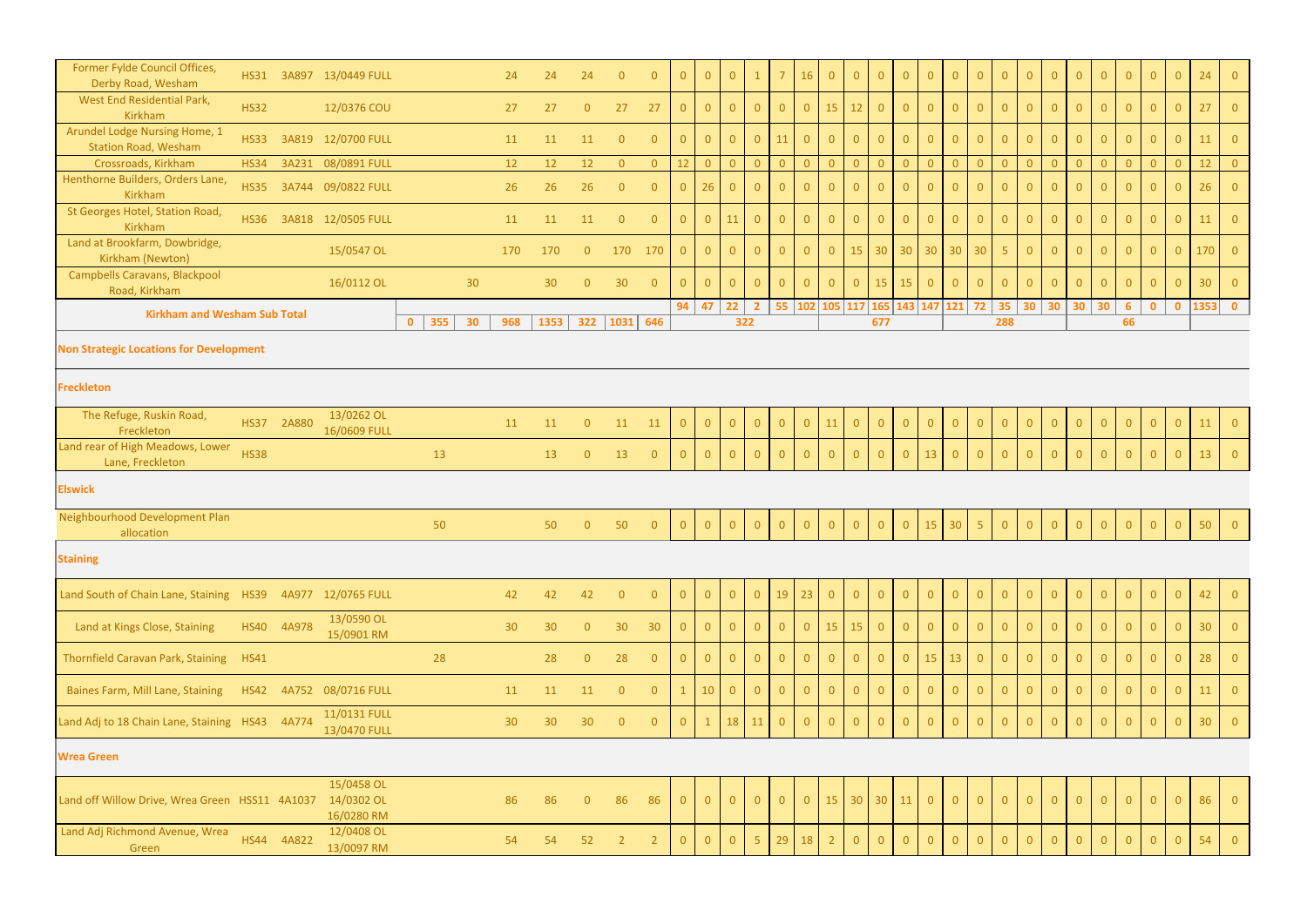| Rear of 54 Bryning Lane, Wrea<br>Green                                                                  |             |             | HS45 4A969 12/0456 OL      |              |                 |                 | 25  | 25                       | $\overline{0}$ | 25             | 25             | $\overline{0}$ | $\overline{0}$ | $\overline{0}$ | $\overline{0}$ | $\overline{0}$ | $\overline{0}$ | $\overline{0}$ | 15             | 10             | $\overline{0}$ | $\overline{0}$ | $\overline{0}$  | $\mathbf{0}$    | $\overline{0}$ | $\overline{0}$ | $\Omega$                | $\overline{0}$ | $\overline{0}$ | $\overline{0}$           | $\overline{0}$ |                | 25  |                                                                                                                                          |
|---------------------------------------------------------------------------------------------------------|-------------|-------------|----------------------------|--------------|-----------------|-----------------|-----|--------------------------|----------------|----------------|----------------|----------------|----------------|----------------|----------------|----------------|----------------|----------------|----------------|----------------|----------------|----------------|-----------------|-----------------|----------------|----------------|-------------------------|----------------|----------------|--------------------------|----------------|----------------|-----|------------------------------------------------------------------------------------------------------------------------------------------|
| North View Farm, 22 Ribby Road,<br><b>Wrea Green</b>                                                    |             |             | HS46 4A970 13/0507 OL      |              |                 |                 | 42  | 42                       | 14             | 28             | 28             | $\overline{0}$ | $\overline{0}$ | $\overline{0}$ | $\overline{0}$ | $\overline{4}$ | 10             | 28             | $\overline{0}$ | $\overline{0}$ | $\overline{0}$ | $\overline{0}$ | $\overline{0}$  | $\mathbf{0}$    | $\overline{0}$ | $\overline{0}$ | $\overline{0}$          | $\overline{0}$ | $\overline{0}$ | $\overline{0}$           | $\overline{0}$ | $\overline{0}$ | 42  | $\overline{0}$                                                                                                                           |
| Land North of North View Farm,<br><b>Wrea Green</b>                                                     | <b>HS47</b> |             |                            |              | 15              |                 |     | 15                       | $\overline{0}$ | 15             | $\overline{0}$ | $\overline{0}$ | $\overline{0}$ | $\overline{0}$ | $\overline{0}$ | $\overline{0}$ | $\overline{0}$ | $\overline{0}$ | $\overline{0}$ | $\overline{0}$ | $\overline{0}$ | 15             | $\overline{0}$  | $\overline{0}$  | $\overline{0}$ | $\overline{0}$ | $\overline{0}$          | $\overline{0}$ | $\Omega$       | $\overline{0}$           | $\overline{0}$ | $\Omega$       | 15  | $\overline{0}$                                                                                                                           |
| Former Wareings, Ribby Road,<br><b>Wrea Green</b>                                                       |             |             | HS48 4A753 10/0709 FULL    |              |                 |                 | 13  | 13                       | 13             | $\overline{0}$ | $\overline{0}$ | 10             | 3 <sup>°</sup> | $\overline{0}$ | $\overline{0}$ | $\overline{0}$ | $\overline{0}$ | $\overline{0}$ | $\overline{0}$ | $\overline{0}$ | $\overline{0}$ | $\overline{0}$ | $\overline{0}$  | $\overline{0}$  | $\overline{0}$ | $\overline{0}$ | $\overline{0}$          | $\overline{0}$ | $\overline{0}$ | $\overline{0}$           | $\overline{0}$ | $\overline{0}$ | 13  | $\overline{0}$                                                                                                                           |
| <b>Clifton</b>                                                                                          |             |             |                            |              |                 |                 |     |                          |                |                |                |                |                |                |                |                |                |                |                |                |                |                |                 |                 |                |                |                         |                |                |                          |                |                |     |                                                                                                                                          |
| Land North of Preston Road,<br>Clifton                                                                  | <b>HS49</b> |             | 15/0763 OL<br>16/0488 RM   |              |                 |                 | 74  | 74                       | $\overline{0}$ | 74             | 74             | $\overline{0}$ | $\overline{0}$ | $\overline{0}$ | $\overline{0}$ | $\overline{0}$ | $\overline{0}$ | 15             | 30             | 29             | $\overline{0}$ | $\overline{0}$ | $\overline{0}$  | $\overline{0}$  | $\overline{0}$ | $\overline{0}$ | $\overline{0}$          | $\overline{0}$ | $\overline{0}$ | $\overline{0}$           | $\overline{0}$ | $\overline{0}$ | 74  | $\overline{0}$                                                                                                                           |
| Land East of Rowan Close, Ash<br>Lane, Clifton                                                          | <b>HS50</b> |             | 15/0165 OL                 |              |                 | 30 <sup>°</sup> |     | 30                       | $\mathbf{0}$   | 30             | $\overline{0}$ | $\overline{0}$ | $\overline{0}$ | $\overline{0}$ | $\overline{0}$ | $\overline{0}$ | $\overline{0}$ | $\overline{0}$ | $\overline{0}$ | 15             | 15             | $\overline{0}$ | $\overline{0}$  | $\mathbf{0}$    | $\overline{0}$ | $\overline{0}$ | $\Omega$                | $\overline{0}$ | $\overline{0}$ | $\overline{0}$           | $\overline{0}$ | $\overline{0}$ | 30  | $\overline{0}$                                                                                                                           |
| <b>Newton</b>                                                                                           |             |             |                            |              |                 |                 |     |                          |                |                |                |                |                |                |                |                |                |                |                |                |                |                |                 |                 |                |                |                         |                |                |                          |                |                |     |                                                                                                                                          |
| Newton Hall, School Lane, Newton HS51                                                                   |             |             |                            |              | 86              |                 |     | 86                       | $\overline{0}$ | 86             | $\overline{0}$ | $\overline{0}$ | $\overline{0}$ | $\overline{0}$ | $\overline{0}$ | $\overline{0}$ | $\overline{0}$ | $\overline{0}$ | $\overline{0}$ | $\overline{0}$ | $\overline{0}$ | 15             | 30 <sup>°</sup> | 30 <sup>°</sup> | 11             | $\overline{0}$ | $\overline{0}$          | $\overline{0}$ | $\overline{0}$ | $\overline{0}$           | $\overline{0}$ | $\overline{0}$ | 86  | $\overline{0}$                                                                                                                           |
| Cobweb Barn, Oak Lane, Newton HS52                                                                      |             |             |                            |              | 29              |                 |     | 29                       | $\overline{0}$ | 29             | $\overline{0}$ | $\overline{0}$ | $\overline{0}$ | $\overline{0}$ | $\overline{0}$ | $\overline{0}$ | $\overline{0}$ | $\overline{0}$ | $\overline{0}$ | $\overline{0}$ | $\overline{0}$ | 15             | 14              | $\overline{0}$  | $\overline{0}$ | $\overline{0}$ | $\overline{0}$          | $\overline{0}$ | $\overline{0}$ | $\overline{0}$           | $\overline{0}$ | $\Omega$       | 29  | $\overline{0}$                                                                                                                           |
| <b>Singleton</b>                                                                                        |             |             |                            |              |                 |                 |     |                          |                |                |                |                |                |                |                |                |                |                |                |                |                |                |                 |                 |                |                |                         |                |                |                          |                |                |     |                                                                                                                                          |
| Singleton Village, Singleton                                                                            | <b>HS53</b> |             |                            |              | 15              |                 |     | 15                       | $\overline{0}$ | 15             | $\overline{0}$ | $\overline{0}$ | $\overline{0}$ | $\overline{0}$ | $\overline{0}$ | $\overline{0}$ | $\overline{0}$ | $\theta$       | $\overline{0}$ | $\overline{0}$ | $\overline{0}$ | 15             | $\Omega$        | $\Omega$        | $\overline{0}$ | $\overline{0}$ | $\overline{0}$          | $\Omega$       | $\Omega$       | $\overline{0}$           | $\overline{0}$ |                | 15  |                                                                                                                                          |
| <b>Weeton</b>                                                                                           |             |             |                            |              |                 |                 |     |                          |                |                |                |                |                |                |                |                |                |                |                |                |                |                |                 |                 |                |                |                         |                |                |                          |                |                |     |                                                                                                                                          |
| The Laurels and Willow House,<br><b>Mythop Road, Weeton</b>                                             |             |             | HS54 4A913 12/0772 FULL    |              |                 |                 | 20  | 20                       | 20             | $\overline{0}$ | $\overline{0}$ | $\overline{0}$ | $\overline{0}$ | $\overline{0}$ |                | $5 \mid 11$    | $\overline{4}$ | $\overline{0}$ | $\overline{0}$ | $\overline{0}$ | $\overline{0}$ | $\overline{0}$ | $\overline{0}$  | $\overline{0}$  | $\overline{0}$ | $\overline{0}$ | $\overline{0}$          | $0-1$          | $\overline{0}$ | $\overline{0}$           | $\overline{0}$ | $\overline{0}$ | 20  | $\overline{0}$                                                                                                                           |
| Land West of Church Road,<br>Weeton                                                                     |             |             | 16/0811 OL                 |              |                 | 25              |     | 25                       | $\overline{0}$ | 25             | $\overline{0}$ | $\overline{0}$ | $\overline{0}$ | $\overline{0}$ | $\overline{0}$ | $\overline{0}$ | $\overline{0}$ | $\overline{0}$ | $\overline{0}$ |                | $15$ 10        | $\overline{0}$ | $\overline{0}$  | $\overline{0}$  | $\overline{0}$ | $\overline{0}$ | $\overline{0}$          | $\overline{0}$ | $\overline{0}$ | $\overline{0}$           | $\overline{0}$ | $\overline{0}$ | 25  | $\overline{0}$                                                                                                                           |
| Greenhalgh                                                                                              |             |             |                            |              |                 |                 |     |                          |                |                |                |                |                |                |                |                |                |                |                |                |                |                |                 |                 |                |                |                         |                |                |                          |                |                |     |                                                                                                                                          |
| The Rowans (Former Blue Anchor<br>Inn), Fleetwood Road, Greenhalgh HS55 4A820<br><b>Phase 1 &amp; 2</b> |             |             |                            |              |                 |                 | 17  | 17                       | 17             | $\overline{0}$ | $\overline{0}$ | $\overline{0}$ | $\overline{0}$ | 12             | 2 <sup>1</sup> | $\overline{0}$ | 3 <sup>7</sup> | $\overline{0}$ | $\overline{0}$ | $\overline{0}$ | $\overline{0}$ | $\overline{0}$ | $\overline{0}$  | $\overline{0}$  | $\overline{0}$ | $\overline{0}$ | $\Omega$                | $\overline{0}$ | $\overline{0}$ | $\overline{0}$           | $\overline{0}$ | $\overline{0}$ | 17  | $\overline{0}$                                                                                                                           |
| <b>Little Eccleston</b>                                                                                 |             |             |                            |              |                 |                 |     |                          |                |                |                |                |                |                |                |                |                |                |                |                |                |                |                 |                 |                |                |                         |                |                |                          |                |                |     |                                                                                                                                          |
| Sunnydale Nurseries, Garstang<br>Road, Little Eccleston                                                 |             | HS56 4A1031 | 15/0124 OL<br>16/0817 FULL |              |                 | 41              |     | 41                       | $\overline{0}$ | 41             | $\overline{0}$ | $\overline{0}$ | $\overline{0}$ | $\overline{0}$ | $\overline{0}$ | $\overline{0}$ | $\overline{0}$ | $\overline{0}$ | 15             | 26             | $\overline{0}$ |                | $\overline{0}$  | $\mathbf{0}$    | $\overline{0}$ | $\overline{0}$ |                         | $\overline{0}$ | $\Omega$       | $\overline{0}$           | $\overline{0}$ |                | 41  |                                                                                                                                          |
| <b>Non Strategic Locations Sub Total</b>                                                                |             |             |                            | $\mathbf{0}$ | 236             | 96              | 455 | 787                      |                | 199 588 256    |                | 11             | 14             | 30             | 23<br>199      | 63             | 58             | 86             |                | 455            | 105 125 36 103 |                | 87              | 35              | 11<br>133      | $\mathbf{0}$   | $\overline{\mathbf{0}}$ | $\mathbf{0}$   | $\mathbf{0}$   | $\mathbf{0}$<br>$\Omega$ | $\mathbf{0}$   | $\mathbf{0}$   | 787 | $\bullet$                                                                                                                                |
| <b>Strategic Locations Sub Total</b>                                                                    |             |             |                            | $\mathbf{0}$ | 831             | 1858            |     | 5163 7852 1132 6720 4031 |                |                |                |                | $120$ 91       |                | 1132           |                |                |                |                | 3034           |                |                |                 |                 | 2028           |                |                         |                |                | 818                      |                |                |     | 179   172   220   350   513   558   681   660   622   608   490   345   300   285   240   212   126   120   120   7012   840             |
| <b>Strategic and Non Strategic Locations Sub Total</b>                                                  |             |             |                            |              | 0   1067   1954 |                 |     | 5618 8639 1331 7308 4287 |                |                |                |                |                |                | 1331           |                |                |                |                | 3489           |                |                |                 |                 | 2161           |                |                         |                |                | 818                      |                |                |     | 131   105   209   195   283   408   599   663   806   696   725   695   525   356   300   285   240   212   126   120   120   7799   840 |
| <b>Allowances and Small Sites</b>                                                                       |             |             |                            |              |                 |                 |     |                          |                |                |                |                |                |                |                |                |                |                |                |                |                |                |                 |                 |                |                |                         |                |                |                          |                |                |     |                                                                                                                                          |